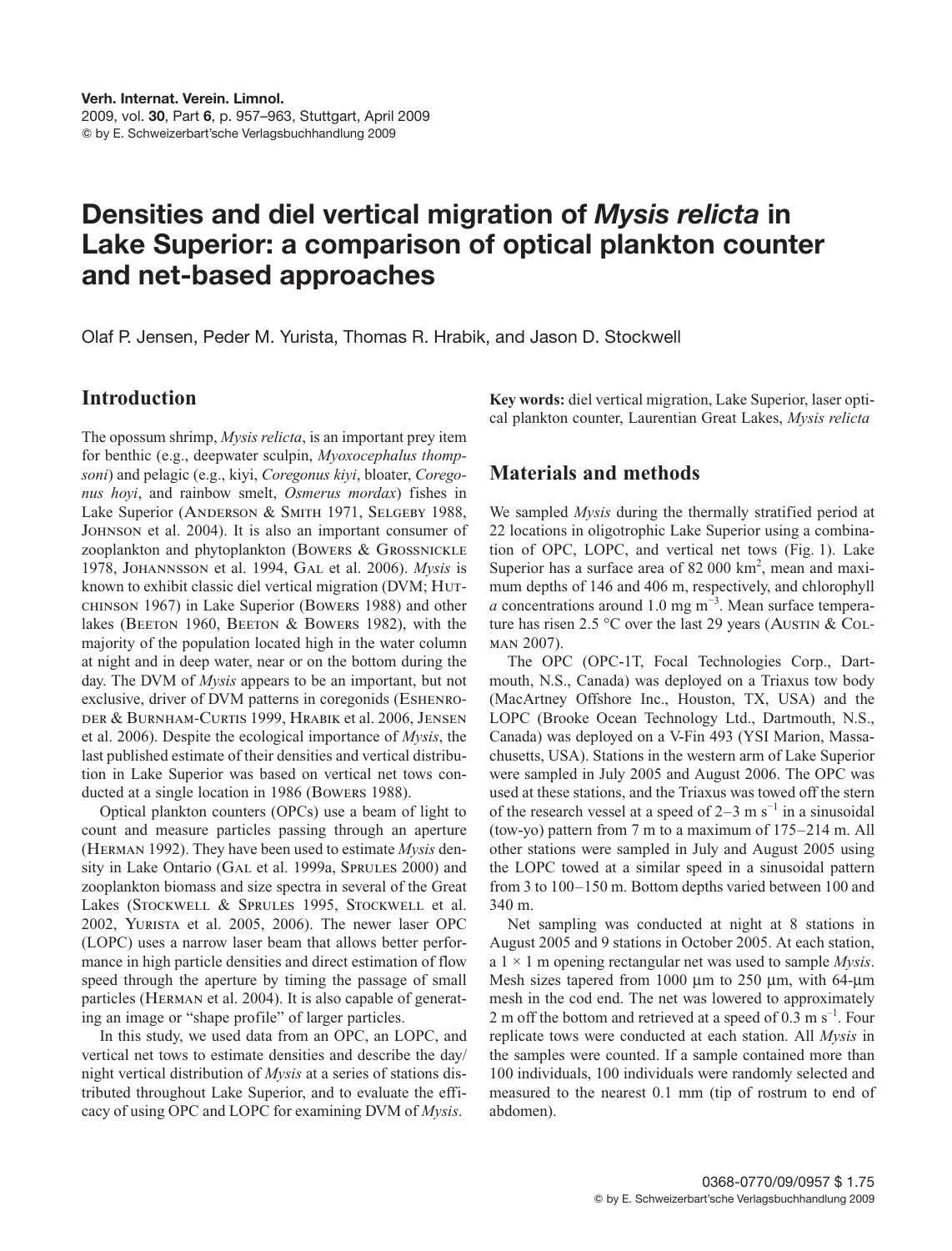

**Fig. 1.** Locations of optical plankton counter (OPC), laser optical plankton counter (LOPC) and vertical net tows (Net) in Lake Superior.

of  $\geq$ 4 mm equivalent spherical diameter (ESD). Assuming For analysis of density and vertical distribution of *Mysis* as measured by the OPC and LOPC, we used a size threshold an ellipsoidal shape and a ratio of major to minor axis for an average zooplankter of 1.33 (Sprules et al. 1998), this threshold results in an equivalent ellipsoid length (EEL; i.e., the length of an ellipse with the same area) of 4.6 mm. For *Mysis*, whose bodies are more elongated, a ratio of 4.5 is more appropriate (length-weight regression [K. Bowen, pers. comm.] and assumption of 10 % dry to wet weight ratio). The  $\geq$ 4 mm ESD threshold is then equivalent to an EEL of 8.5 mm for *Mysis*. This threshold is larger than nearly all copepods or cladocerans found in the western arm of Lake Superior in July and August (JOHNSON et al. 2004). A previous analysis of *Mysis* abundance from OPC data (Sprules 2000) used a threshold of 2.5 mm ESD. While the  $\geq$ 4 mm ESD threshold that we used excludes many smaller Mysis, we found that lower thresholds showed evidence of contamination by particles other than Mysis.

Data from the top 5 m of the water column were removed prior to analysis to reduce the potential for targets resulting from bubbles or positively buoyant debris. Areal densities from the LOPC were calculated by summing volumetric densities calculated over 2 m depth intervals. Both the OPC and the LOPC were used to estimate vertical distribution of zooplankton, but only the LOPC was used to estimate density because it is capable of estimating speed through the aperture. Precise boat speed information, which would have allowed calculation of absolute densities from the OPC, was not available for many of the OPC tows. Densities were estimated only from stations with tow depths  $\geq 100$  m.

#### **Results**

A clear DVM was only apparent in the OPC data collected in July 2005 (Fig. 2A). In that sample, during the day, no targets (i.e., particles  $\geq$ 4 mm ESD) were found shallower than 150 m, and the peak density occurred near 200 m. The night pattern was reversed, with a peak density found near 50 m and a smaller peak around 200 m. In the August 2006 OPC samples, the night peak at around 50 m was again apparent, but no targets were found during the day (Fig. 2B). However, in August 2006 only a limited volume  $(4.2 \text{ m}^3)$  was sampled below 180 m, where the majority of targets were found in the July 2005 OPC sample. In the LOPC samples, peak densities were found in the 10–30 m range during day and night (Fig. 2C). It is important to note that daytime LOPC sampling did not extend below 120 m.

The *Mysis* length frequency histogram constructed from the net samples showed 2 distinct size classes: one from approximately 4–10 mm and another from 11–17 mm (Fig. 3A). The length frequency histograms from the OPC (Fig. 3B) and LOPC (Fig. 3C) showed a slight shift toward larger sizes at night, but little evidence of 2 dis-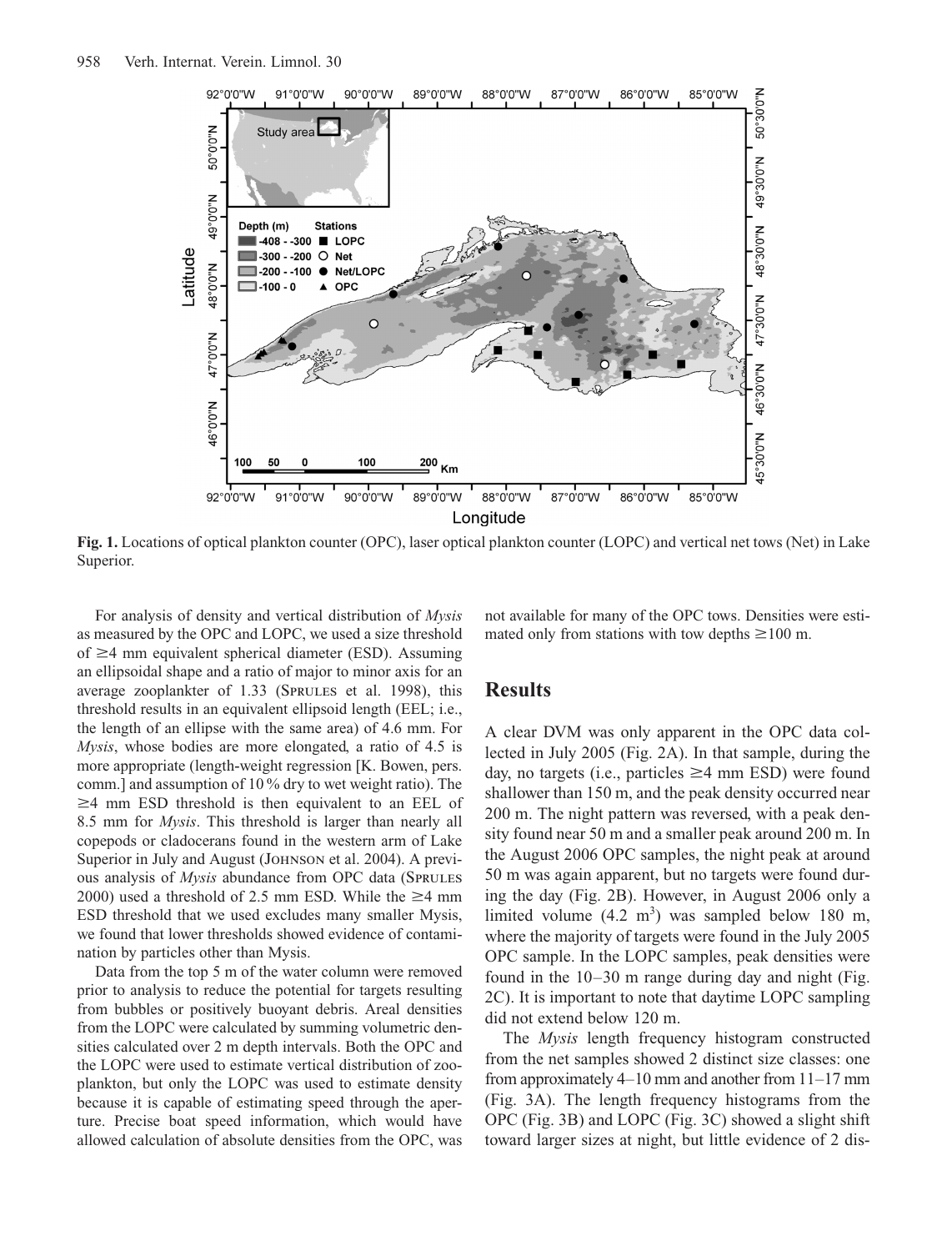

**Fig. 2.** Relative density at depth for particles  $\geq$ 4 mm ESD from night (left) and day (right) tows of an optical plankton counter (OPC) in (A) July 2005 and (B) August 2006 and (C) laser optical plankton counter (LOPC) tows in July and August 2005.

higher frequency of large targets than the OPC (except in tinct size classes. The LOPC showed a substantially the > 20 mm category), though both devices showed relatively fewer large targets than the net samples.

Mean areal densities of targets  $\geq$ 4 mm ESD from the LOPC was  $332 \pm 231$  m<sup>-2</sup> (SD,  $N = 10$  stations) at night and  $239 \pm 223$  m<sup>-2</sup> (SD,  $N = 3$  stations) during the day. In comparison, *Mysis* densities from the nighttime vertical net tows averaged  $190 \pm 86$  m<sup>-2</sup> (SD,  $N = 17$  stations/seasons) with no significant difference between summer and fall densities  $(p = 0.185, ANOVA, Matlab v7.4, anovan)$ function). Analysis of covariance (ANCOVA, Matlab v7.4, glmfit function) showed a significant ( $p < 0.001$ , *R2* = 0.40) positive relationship between *Mysis* density in vertical net tows and station depth (Fig. 4), with no significant difference in the densities at depth between 1971 (CARPENTER et al. 1974) and 2005 ( $p = 0.128$ ) and no interaction between year and depth  $(p = 0.661)$ .

## **Discussion**

The DVM pattern of *Mysis*-sized targets inferred from OPC and LOPC data was not consistent among samples and only OPC samples from the western arm of Lake Superior in July 2005 matched the expected pattern. Comparison of this sample with the others suggests that the failure to observe clear DVM of larger targets at other times/locations may be the result of insufficient sampling at depths >150 m during the day and contamination by particles other than *Mysis*. The LOPC tows were part of a general zooplankton survey and were not optimized to sample *Mysis*. Analysis of staged vertical net tow data from a 280 m deep station in Lake Superior showed that the majority of *Mysis* in the water column were found below 200 m during the day (Bowers 1988). The OPC data from July 2005 showed modest densities of large targets around 200 m at night. This result matches Bowers' (1988) observations of a nocturnal deepwater fraction of the *Mysis* population. Horizontal patchiness (apparent from the high among-station variability in net and LOPC density estimates) may also have obscured DVM patterns. Staged net tows represent the vertical distribution of an organism at a single location and are thus less influenced by horizontal patchiness compared to data collected from towed nets or instruments.

No evidence of DVM was apparent in the day versus night comparison of the LOPC data. Relatively high densities of targets were consistently found above 50 m during the day. These high densities at shallow depths during the day are a strong contrast to most previous results on *Mysis* DVM in Lake Superior (Bowers 1988) and Lake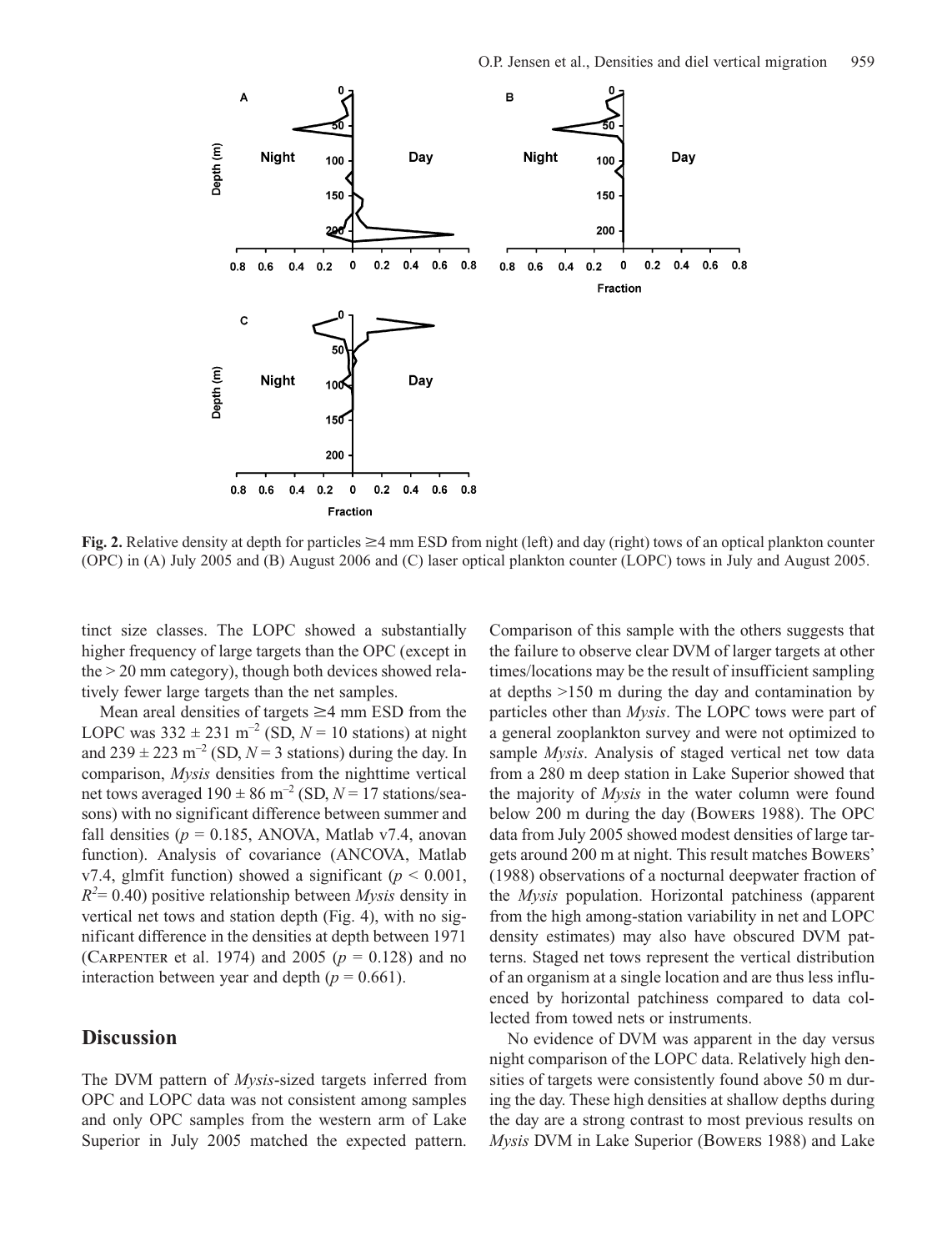

**Fig. 3.** (A) Areal densities (individuals  $m^{-2}$ ) by length (mm) for *Mysis* captured in vertical net tows and length frequency histograms for targets  $\geq$ 4 mm equivalent ellipsoid length (EEL, assuming a ratio of major to minor axis of 4.5) from day (open bars) and night (shaded bars) tows of (B) an optical plankton counter (OPC), and (C) a laser optical plankton counter (LOPC).

Ontario (Gal et al. 1999b, 2004) and suggest that large epipelagic plankton other than *Mysis* are being counted. These high abundances of targets at shallow depth were found even when the threshold was raised as high as 5 mm ESD. Although *Mysis* are found in shallow (0–50 m) net tows during the day, their densities are low, and they are typically smaller individuals (Bowers 1988). In the absence of supporting evidence from net tows, the most plausible explanation for the high densities of shallow daytime targets seen in the LOPC data



**Fig. 4.** Areal density (individuals m−2) vs. depth and linear regression line for *Mysis* sampled with vertical net tows in this study (open squares) and from Carpenter et al. (1974, filled squares). Regression line is for both years because no significant year effect was found.

must be that these targets are something other than *Mysis*.

The length frequency histograms from the OPC and LOPC were clearly shifted toward smaller sizes relative to the net samples. Higher OPC:net biomass ratios for larger plankton have been reported elsewhere (Nogu-EIRA et al. 2004). This is likely due to a combination of several factors. First, zooplankton pass through the beam of the OPC or LOPC in many different orientations. The EEL is calculated based on the assumption that a zooplankter passes through perpendicular to the beam. Therefore, a 4 mm *Mysis*, for example, will result in a range of EELs, with a maximum of 4 mm. For zooplankton with relatively elongated body patterns, like *Mysis*, this can result in a substantial number of individuals whose lengths are underestimated (SPRULES et al. 1998). Finlay et al. (2007) found that the LOPC underestimated the size of large *Daphnia* spp. by 25 %, suggesting that similar or larger biases may occur with the more elongated *Mysis*.

The second explanation for the high abundance of small targets is that other zooplankton overlap with the *Mysis* length distribution. The OPC and LOPC record sizes of targets but do not identify them. Although *Mysis* are larger on average than other zooplankton in Lake Superior, they do overlap in size with some other species, including the invasive spiny water flea (*B. longimanus*). Densities of *B. longimanus* as high as  $3$  ind.  $m^{-3}$  (i.e., 300) ind.  $m^{-2}$  in 100 m depth) have been reported from 100-m vertical net tows in 2001 in the western arm of Lake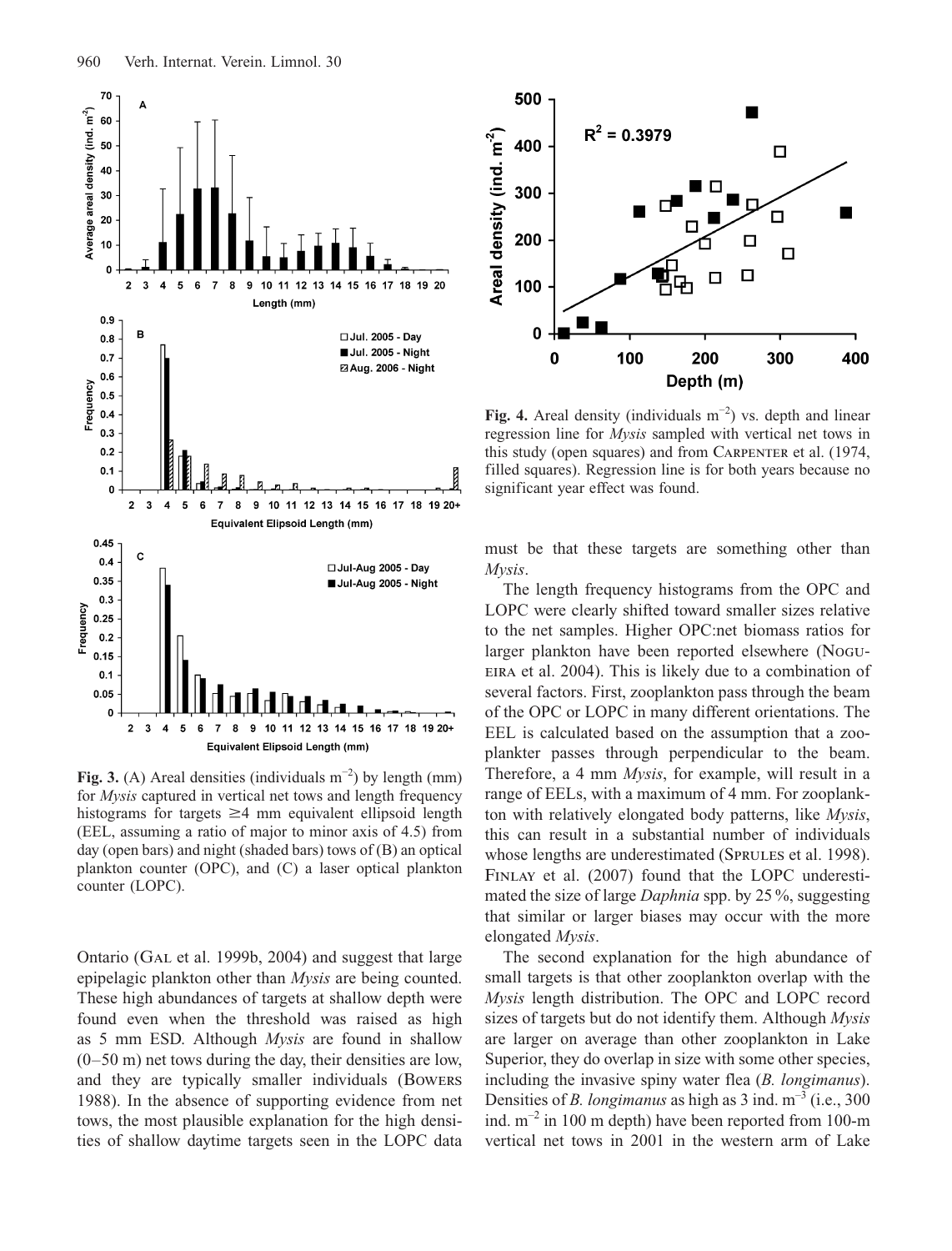Superior (BROWN & BRANSTRATOR 2004), where large (3-spine) individuals attained an average body length of 3.2 mm. Still, individuals of this size are unlikely to be counted using a size threshold of  $\geq 4$  mm ESD. The transparent gelatinous coating of *Holopedium gibberum* is often large enough that, if sufficiently opaque to block the light beam, may be recorded as  $\geq$ 4 mm ESD. *Holopedium* is one of the most abundant cladocerans in Lake Superior (BARBIERO et al. 2001) and were found in many of the net tows. There is, unfortunately, no information on the length-ESD relationship of *Holopedium*. Bubbles and other nonzooplankton particles can also be recorded by the OPC and LOPC (Herman 1992). We removed the top 5 m from the analysis to limit this problem, but bubbles or particles were possibly still present at greater depths.

Coincidence (i.e., 2 or more plankton overlapping as they pass through the beam) can result in an upward bias in ESD; however, the densities of plankton in open water regions of Lake Superior are lower than those at which coincidence typically becomes a serious concern (Spru-LES et al. 1998), particularly for the LOPC, which is less sensitive to this problem (Herman et al. 2004). Thus, we do not believe that coincidental counts strongly influenced the patterns in our data.

aperture height of only 2 cm (width is 25 cm), and a rela-Finally, large *Mysis* may have been better able to avoid the OPC and LOPC than small *Mysis*. The OPC has an tively small vertical movement would be required for a large *Mysis* to avoid entering the aperture. The LOPC has a higher square aperture ( $7 \times 7$  cm) that may make it better able to capture large zooplankton. The higher frequency of large targets in the LOPC data supports this idea.

Despite the fact that the LOPC sampled a smaller portion of the water column than the net tows, areal densities estimated from the LOPC were substantially higher. The net tow densities in this study were similar to the average density at depth found in Lake Superior in 1971 (Carpenter et al. 1974) and lower than the average density found at a single 280 m location in 1986 (695 and 790 ind  $m^{-2}$  for day and night samples, respectively; Bowers 1988). Nets may underestimate *Mysis* densities due to net avoidance and pressure waves. The LOPC likely reduces this problem because it is mounted on a hydrodynamically streamlined towbody with nothing behind the aperture to create backpressure. However, the LOPC may overestimate densities due to counting of particles other than *Mysis*. Vertical net tows, the OPC, the LOPC, and hydroacoustics are all poorly adapted to estimating the abundance of *Mysis* slightly above, on, or buried in the sediment. Bowers (1988) found high densities of *Mysis*  $(62 \text{ ind. m}^{-3} \text{ day}, 28 \text{ ind. m}^{-3} \text{ night})$  at 2 m above the bottom using a submersible equipped with net pumps and reported observations of *Mysis* emerging from unconsolidated sediments during electrofishing. Accurate estimation of *Mysis* densities for the whole water column may require a combination of benthic (e.g., benthic sled) and pelagic sampling.

*Mysis* are an important component of the Lake Superior food web. Understanding their DVM patterns and accurately estimating their abundance have ecological (e.g., benthic-pelagic coupling and DVM of *Mysis* predators) and fishery management implications (e.g., potential food limitation of *Mysis* predators, including commercially valuable coregonids). The apparent presence of particles other than *Mysis* in the OPC and LOPC data severely limits the usefulness of this technology for understanding DVM patterns in Lake Superior. Future studies should investigate the possibility of using shape information from the LOPC to classify targets taxonomically. The distinct differences in body shape of *Mysis* from other relatively large invertebrates (*B. longimanus*, *Limnocalanus macroides*, *Senecella calanoides*, and *H. Gibberum)* suggest that this approach is the necessary next step. Tows designed to estimate *Mysis* abundance and DVM patterns should include adequate day and night representation of all depths, including near-bottom layers.

### **Acknowledgements**

We thank the vessel and biological crews of the R/V *Blue Heron* (UMD), R/V *Kiyi* (USGS), and CCGS *Limnos* (Environment Canada) for field collections. We thank Sture Hansson and Jim Kitchell for helpful comments on an earlier version of this manuscript, Tyler Ahrenstorff for help with data analysis, and Edmund Isaac for processing the net samples. This work is the result of research sponsored by the University of Wisconsin Sea Grant Institute and the Minnesota Sea Grant College Program under grants from the National Sea Grant College Program, National Oceanic and Atmospheric Administration, U.S. Department of Commerce, and from the State of Wisconsin (federal grant number NA16RG2257, project numbers R/LR-94 and R/F-2-07), and EPA Great Lakes National Program Office (inter-agency agreement DW-14-948-10801-0). The U.S. Government is authorized to reproduce and distribute reprints for government purposes, not withstanding any copyright notation that may appear hereon. This paper is journal reprint No. JR 557 of the Minnesota Sea Grant College Program and contribution 1495 of the USGS Great Lakes Science Center. Additional funding was provided by a contract from the Minnesota Department of Natural Resources to T.R.H. and a Great Lakes Fishery Commission Travel Award to O.P.J.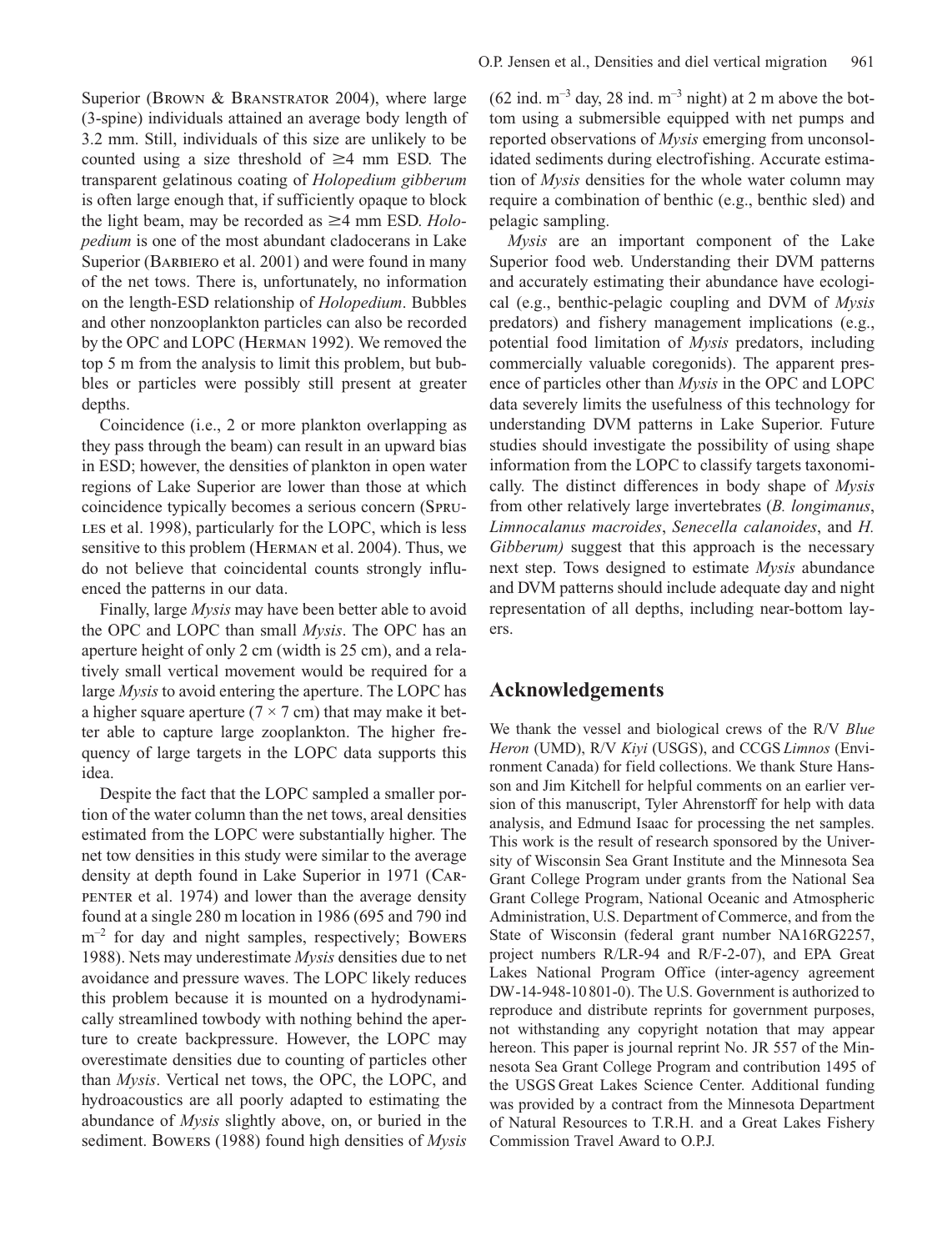## **References**

- Anderson, E.D. & L.L. Smith. 1971. A synoptic study of food habits of 30 fish species from western Lake Superior. Minnisota Agric. Experimental Station Report No. 279.
- Austin, J.A. & S.M. Colman. 2007. Lake Superior summer water temperatures are increasing more rapidly than regional air temperatures: a positive ice-albedo feedback. Geophys. Res. Lett. **34**: L06604.
- BARBIERO, R.P., R.E. LITTLE & M.L. TUCHMAN. 2001. Results from U.S. EPA biological open water surveillance program of the Laurentian Great Lakes: III. Crustacean zooplankton. J. Gt. Lakes Res. **27**: 167–184.
- BEETON, A.M. 1960. The vertical migration of *Mysis relicta* in Lakes Huron and Michigan. J. Fish. Res. Board Can. **17**: 517–539.
- BEETON, A.M. & J.A. BOWERS. 1982. Vertical migration of *Mysis relicta* Loven. Hydrobiologia **93**: 53–62.
- Bowers, J.A. 1988. Diel vertical migration of the opossum shrimp *Mysis relicta* in Lake Superior – observations and sampling from the Johnson-Sea-Link II submersible. Bull. Mar. Sci. 43: 730–738.
- Bowers, J.A. & N.E. Grossnickle. 1978. Herbivorous habits of *Mysis relicta* in Lake Michigan. Limnol. Oceanogr. 23: 767–776.
- Brown, M.E. & D.K. Branstrator. 2004. A 2001 survey of crustacean zooplankton in the western arm of Lake Superior. J. Gt. Lakes Res. **30**: 1–8.
- rence Great Lakes. J. Fish. Res. Board Can. 31: 319–325. Carpenter, G.F., E.L. Mansey & N.H.F. Watson. 1974. Abundance and life history of *Mysis relicta* in the St. Law-
- ESHENRODER, R.L. & M.K. BURNHAM-CURTIS. 1999. Species succession and sustainability of the Great Lakes fish community, p. 145–184. *In* W.W. Taylor & C.P. Ferreri [eds.], Great Lakes fisheries policy and management. Michigan State University Press, East Lansing, MI.
- Finlay, K., B.E. Beisner & A.J.D. Barnett. 2007. The use of the laser optical plankton counter to measure zooplankton size, abundance, and biomass in small freshwater lakes. Limnol. Oceanogr. Methods **5**: 41–49.
- Gal, G., L.G. Rudstam & C.H. Greene. 1999a. Acoustic characterization of *Mysis relicta*. Limnol. Oceanogr. **44**: 371–381.
- Gal, G., E.R. Loew, L.G. Rudstam & A.M. Mohamma-DIAN. 1999b. Light and diel vertical migration: spectral sensitivity and light avoidance by *Mysis relicta*. Can. J. Fish. Aquat. Sci. **56**: 311–322.
- Gal, G., L.G. Rudstam & O.E. Johannsson. 2004. Predicting *Mysis relicta* vertical distribution in lake Ontario. Arch. Hydrobiol. **159**: 1–23.
- Gal, G., L.G. Rudstam, E.L. Mills, J.R. Lantry, O.E. JOHANNSSON & C.H. GREENE. 2006. Mysid and fish zooplanktivory in Lake Ontario: quantification of direct and indirect effects. Can. J. Fish. Aquat. Sci. **63**: 2734– 2747.
- Herman, A.W. 1992. Design and calibration of a new optical plankton counter capable of sizing small zooplankton. Deep-Sea Res. **39**: 395–415.
- Herman, A.W, B. Beanlands & E.F. Phillips. 2004. The next generation of optical plankton counter: the laser-OPC. J. Plankton Res. **26**: 1135–1145.
- Hrabik, T.R., O.P. Jensen, S.J.D. Martell, C.J. Walters & J.F. Kitchell. 2006. Diel vertical migration in the Lake Superior pelagic community. I. Changes in vertical migration of coregonids in response to varying predation risk. Can. J. Fish. Aquat. Sci. **63**: 2286–2295.
- HUTCHINSON, G.E. 1967. A treatise on limnology. Vol. II. Wiley, NY.
- Jensen, O.P., T.R. Hrabik, S.J.D. Martell, C.J. Walters & J.F. Kitchell. 2006. Diel vertical migration in the Lake Superior pelagic community. II. Modeling trade-offs at an intermediate trophic level. Can. J. Fish. Aquat. Sci. **63**: 2296–2307.
- Johannsson, O.E., L.G. Rudstam & D.C. Lasenby. 1994. Mysis relicta – assessment of metalimnetic feeding and implications for competition with fish in lakes Ontario and Michigan. Can. J. Fish. Aquat. Sci. **51**: 2591–2602.
- Johnson, T.B., M.H. Hoff, A.S. Trebitz, C.R. Bronte, T.D. Corry, J.F. Kitchell, S.J. Lozano, D.M. Mason, J.V. Scharold, S.T. Schram & D.R. Schreiner. 2004. Spatial patterns in assemblage structures of pelagic forage fish and zooplankton in western Lake Superior. J. Gt. Lakes Res. **30**: 395–406.
- Nogueira, E., G. Gonzalez-Nuevo, A. Bode, M. Varela, X.A.G. Moran & L. Valdes. 2004. Comparison of biomass and size spectra derived from optical plankton counter data and net samples: application to the assessment of mesoplankton distribution along the Northwest and North Iberian Shelf. ICES J. Mar. Sci. **61**: 508– 517.
- SELGEBY, J.H. 1988. Comparative biology of the sculpins of Lake Superior. J. Gt. Lakes Res. **14**: 44–51.
- SPRULES, W.G., E.H. JIN, A.W. HERMAN & J.D. STOCKwell. 1998. Calibration of an optical plankton counter for use in fresh water. Limnol. Oceanogr. **43**: 726–733.
- Sprules, W.G. 2000. Spatial estimates of prey consumption by *Mysis relicta* Loven using an optical plankton counter. Verh. Internat. Verein. Limnol. **27**: 3275–3278.
- STOCKWELL, J.D. & W.G. SPRULES. 1995. Spatial and temporal patterns of zooplankton biomass in Lake Erie. ICES J. Mar. Sci. **52**: 557–564.
- STOCKWELL, J.D., P. DUTILLEUL & W.G. SPRULES. 2002. Spatial structure and the estimation of zooplankton biomass in Lake Erie. J. Gt. Lakes Res. **28**: 362–378.
- YURISTA, P., J.R. KELLY & S. MILLER. 2005. Evaluation of optically acquired zooplankton size-spectrum data as a potential tool for assessment of condition in the Great Lakes. Environ. Manag. **35**: 34–44.
- YURISTA, P.M., J.R. KELLY & S.E. MILLER. 2006. Comparisons of zooplankton community size structure in the Great Lakes. J. Geophys. Res. C Oceans 111: C05S08.